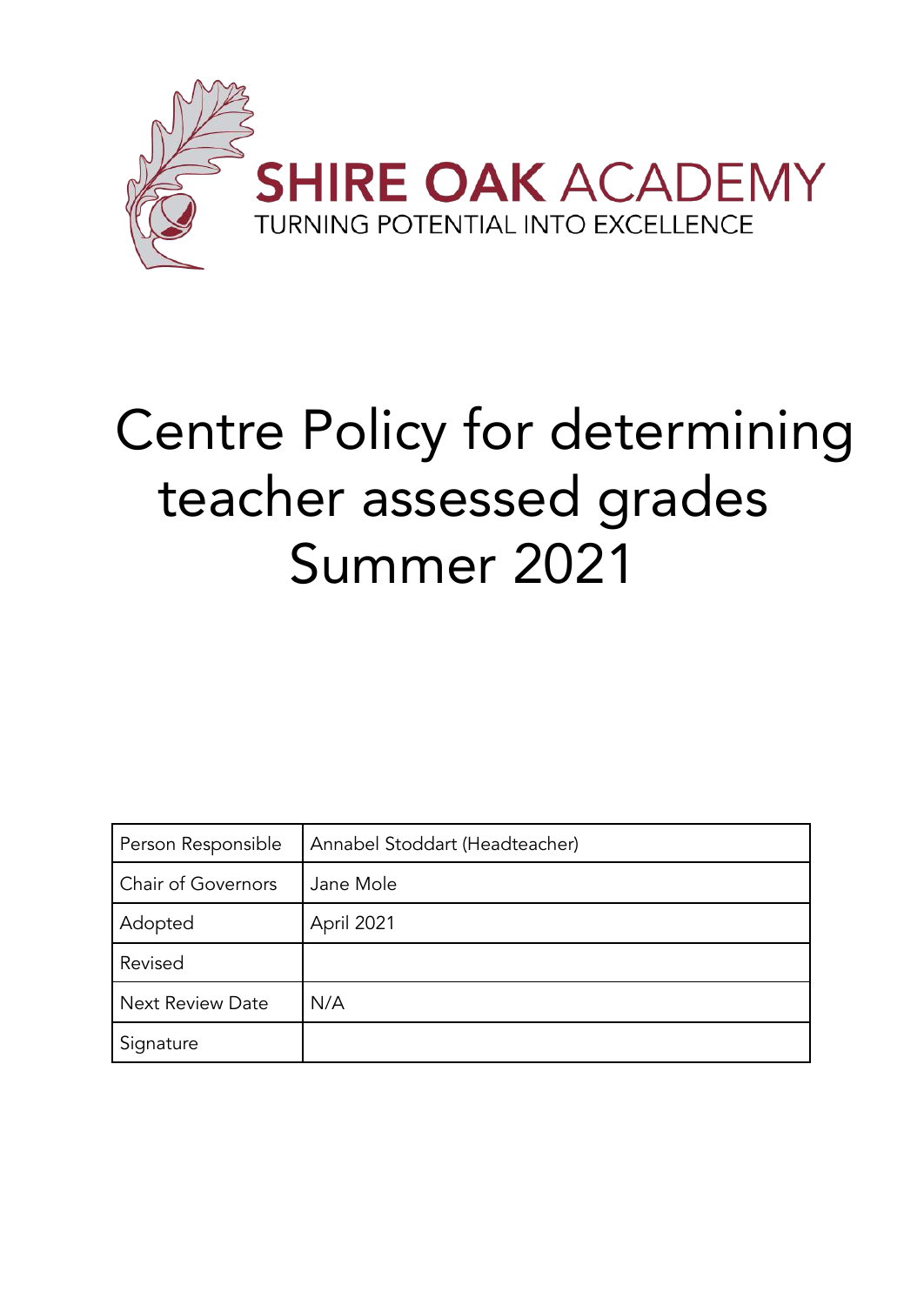# Statement of intent

This section outlines the purpose of this document in relation to our centre.

#### Statement of Intent

This section provides details of the purpose of this document, as appropriate to our centre:

The purpose of this policy is:

- To ensure that teacher assessed grades are determined fairly, consistently, free from bias and effectively within and across departments.
- To ensure the operation of effective processes with clear guidelines and support for staff.
- To ensure that all staff involved in the processes clearly understand their roles and responsibilities.
- To support teachers to take evidence-based decisions in line with Joint Council for Qualifications guidance.
- To ensure the consideration of historical centre data in the process, and the appropriate decision making in respect of, teacher assessed grades.
- To support a high standard of internal quality assurance in the allocation of teacher assessed grades.
- To support our centre in meeting its obligations in relation to equality legislation.
- To ensure our centre meets all requirements set out by the Department of Education, Ofqual, the Joint Council for Qualifications and awarding organisations for Summer 2021 qualifications.
- To ensure the process for communicating to candidates and their parents/carers how they will be assessed is clear, in order to give confidence.

# Roles and responsibilities

This section of our Centre Policy outlines the personnel in our centre who have specific roles and responsibilities in the process of determining teacher assessed grades this year.

## Roles and Responsibilities

This section gives details of the roles and responsibilities within our centre: Head of Centre

- Our Head of Centre, Annabel Stoddart, will be responsible for approving our policy for determining teacher assessed grades.
- Our Head of Centre has overall responsibility for Shire Oak Academy as an examinations centre and will ensure that clear roles and responsibilities of all staff are defined.
- Our Head of Centre will confirm that teacher assessed grade decisions represent the academic judgement made by teachers and that the checks in place ensure these align with the guidance on standards provided by awarding organisations.
- Our Head of Centre will ensure a robust internal quality assurance process has been produced and signed-off in advance of results being submitted.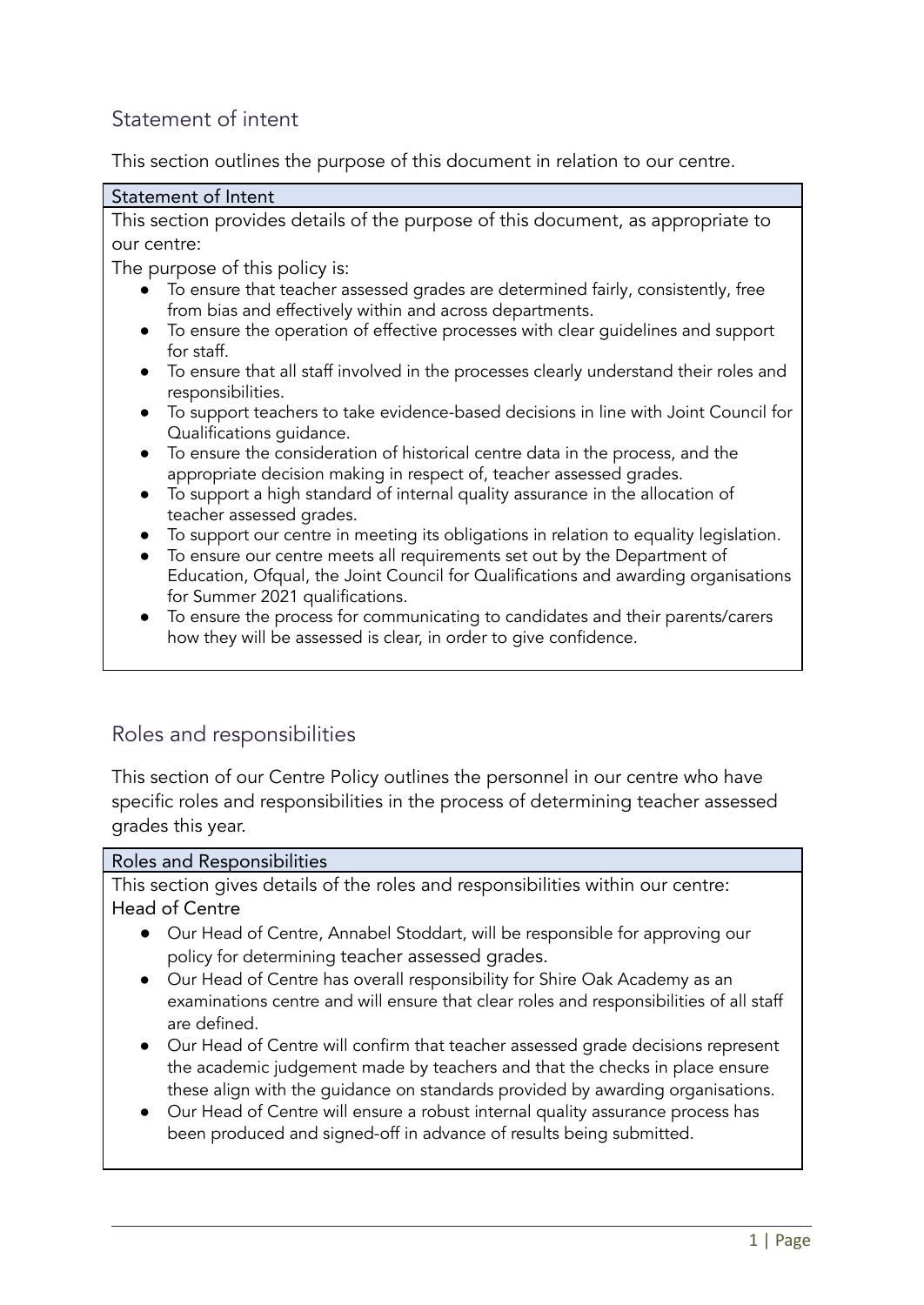## Senior Leadership Team and Subject Leads

Our Senior Leadership Team and Subject Leads will:

- provide training and support to our other staff.
- support the Head of Centre in the quality assurance of the final teacher assessed grades.
- ensure an effective approach within and across departments and authenticating the preliminary outcome from single teacher subjects.
- be responsible for ensuring staff have a clear understanding of the internal and external quality assurance processes and their role within it.
- ensure that all teachers within their department make consistent judgements about student evidence in deriving a grade.
- ensure all staff conduct assessments under the appropriate levels of control with reference to guidance provided by the Joint Council for Qualifications.
- ensure teachers have the information required to make accurate and fair judaments.
- ensure that a Head of Department Checklist is completed for each qualification that they are submitting.

## Teachers/ Specialist Teachers / SENCo

Our teachers, specialist teachers and SENCo will:

- ensure they conduct assessments under our centre's appropriate levels of control and have sufficient evidence, in line with this Centre Policy and guidance from the Joint Council for Qualifications, to provide teacher assessed grades for each student they have entered for a qualification.
- ensure that the teacher assessed grade they assign to each student is a fair, valid and reliable reflection of the assessed evidence available for each student.
- make judgements based on what each student has been taught and what they have been assessed on, as outlined in the section on grading in the main JCQ guidance.
- produce an Assessment Record for each subject cohort, that includes the nature of the assessment evidence being used, the level of control for assessments considered, and any other evidence that explains the determination of the final teacher assessed grades. Any necessary variations for individual students will also be recorded.
- securely store and be able to retrieve sufficient evidence to justify their decisions.

## Examinations Officer

Our Examinations Officer will:

● be responsible for the administration of our final teacher assessed grades and for managing the post-results services.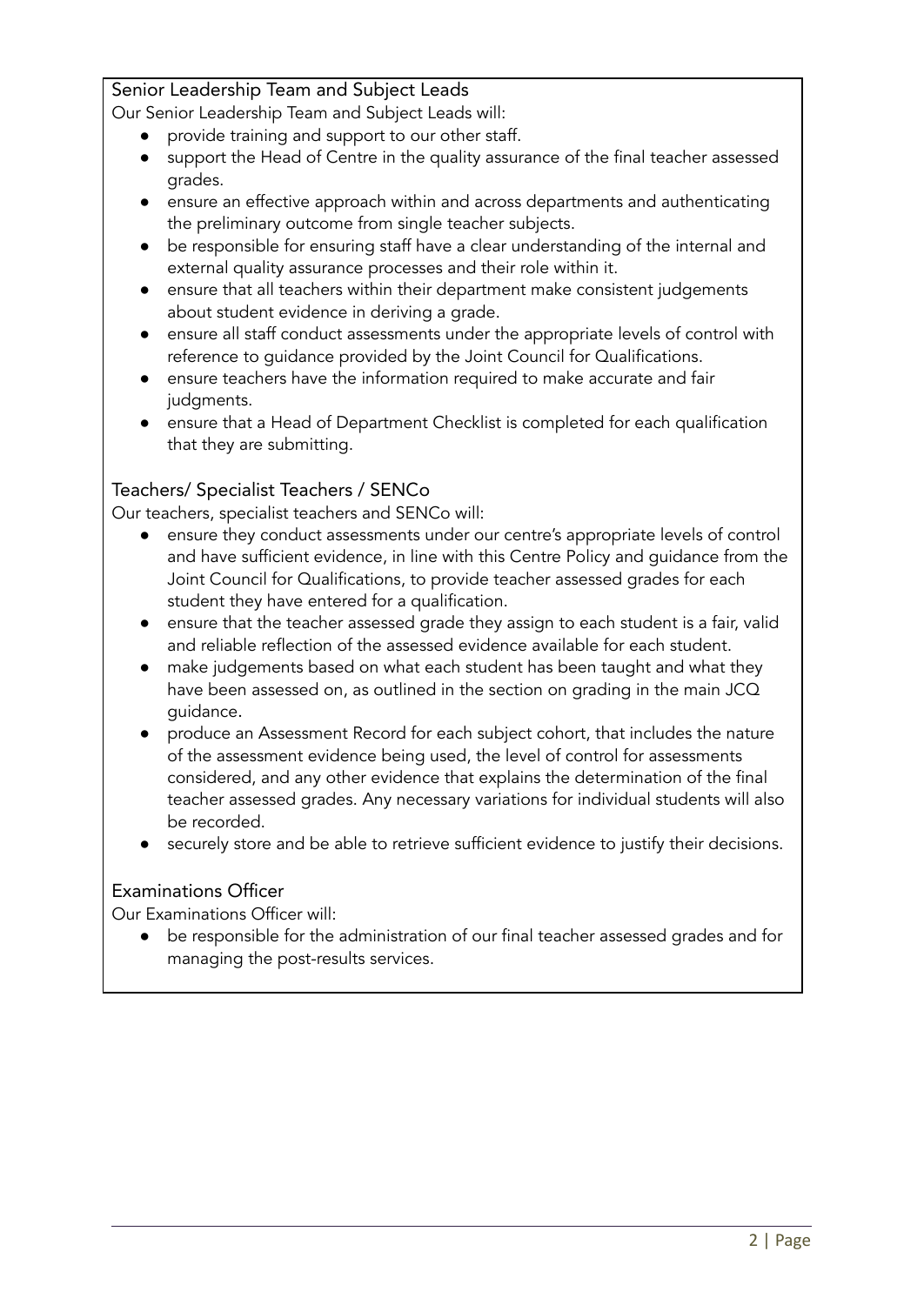# Training, support and guidance

This section of our Centre Policy outlines the training, support and guidance that our centre will provide to those determining teacher assessed grades this year.

#### **Training**

This section provides details of the approach our centre will take to training, support and guidance in determining teacher assessed grades this year

- Teachers involved in determining grades in our centre will attend any centre-based training to help achieve consistency and fairness to all students.
- Teachers will engage fully with all training and support that has been provided by the Joint Council for Qualifications and the awarding organisations.

Support for Newly Qualified Teachers and teachers less familiar with assessment

This section provides details of our approach to training, support and guidance for newly qualified teachers and teachers less familiar with assessment

- We will provide mentoring from experienced teachers to NQTs and teachers less familiar with assessment.
- We will put in place additional internal reviews of teacher assessed grades for NQTs and other teachers as appropriate.

# Use of appropriate evidence

This section of our Centre Policy indicates how our centre will give due regard to the section in the JCQ guidance entitled: Guidance on grading for teachers.

| Use of evidence                                                                                                                                                                                                                                   |  |  |
|---------------------------------------------------------------------------------------------------------------------------------------------------------------------------------------------------------------------------------------------------|--|--|
| This section gives details in relation to our use of evidence.                                                                                                                                                                                    |  |  |
| • Teachers making judgements will have regard to the Ofqual Head of Centre<br>guidance on recommended evidence, and further guidance provided by awarding<br>organisations.                                                                       |  |  |
| • All candidate evidence used to determine teacher assessed grades, and<br>associated documentation, will be retained and made available for the purposes<br>of external quality assurance and appeals.                                           |  |  |
| • We will be using student work produced in response to assessment materials<br>provided by our awarding organisation(s), including groups of questions, past<br>papers or similar materials such as practice or sample papers.                   |  |  |
| • We will use non-exam assessment work (often referred to as coursework), even if<br>this has not been fully completed.                                                                                                                           |  |  |
| • We will use student work produced in centre-devised tasks that reflect the<br>specification, that follow the same format as awarding organisation materials, and<br>have been marked in a way that reflects awarding organisation mark schemes. |  |  |
| • We will use substantial class or homework (including work that took place during<br>remote learning).                                                                                                                                           |  |  |
| We will use internal tests taken by students.                                                                                                                                                                                                     |  |  |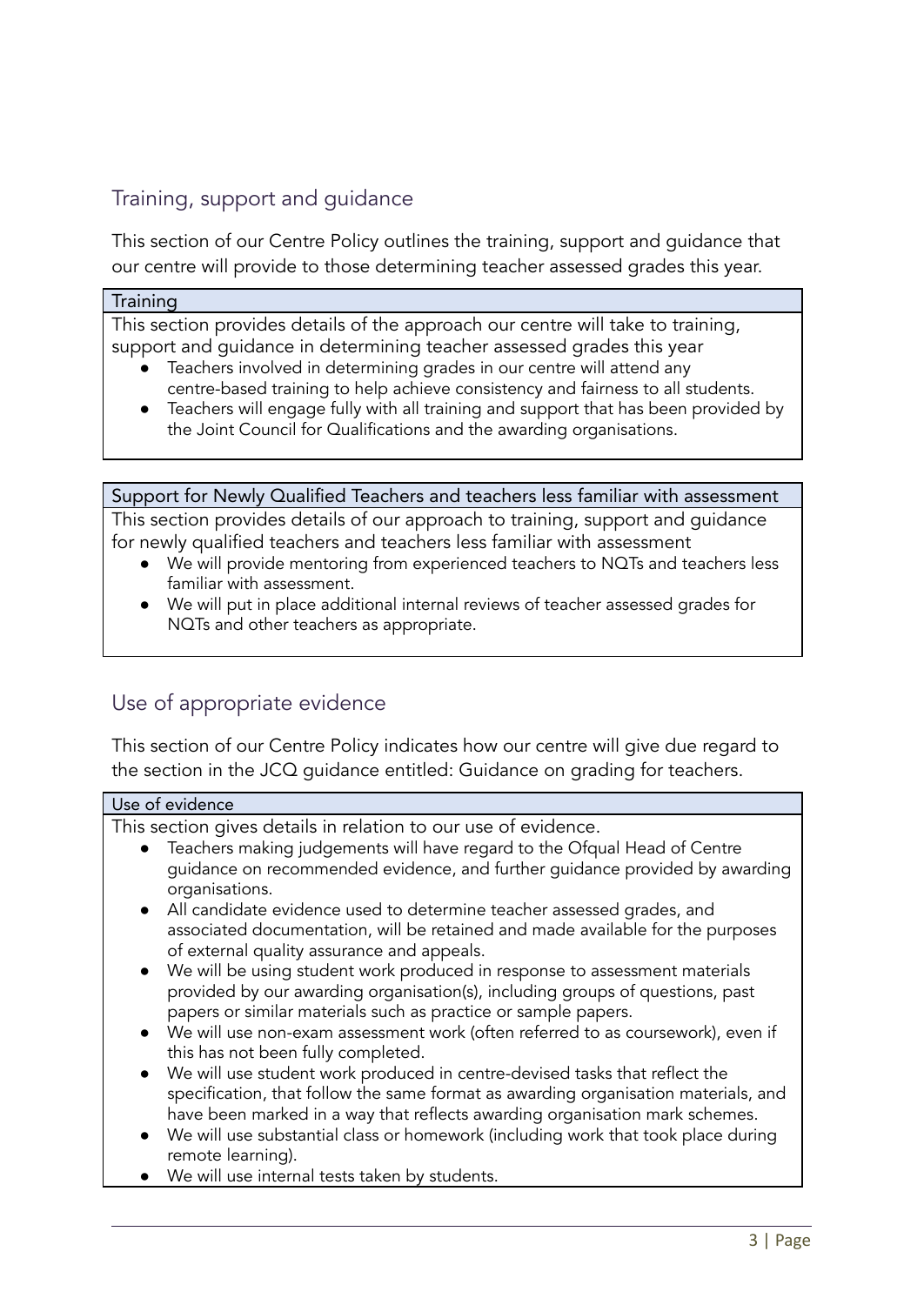- We will use mock exams taken over the course of study.
- We will use records of a student's capability and performance over the course of study in performance-based subjects such as music, drama and PE.

We provide further detail in the following areas:

Additional Assessment Materials

- We will use additional assessment materials to give students the opportunity to show what they know, understand or can do in an area of content that has been taught but not yet assessed.
- We will use additional assessment materials to give students an opportunity to show improvement, for example, to validate or replace an existing piece of evidence.
- We will use additional assessment materials to support consistency of judgement between teachers or classes by giving everyone the same task to complete.
- We will combine and/or remove elements of questions where, for example, a multi-part question includes a part which focuses on an element of the specification that hasn't been taught.

Our centre will ensure the appropriateness of evidence and balance of evidence in arriving at grades in the following ways:

- We will consider the level of control under which an assessment was completed, for example, whether the evidence was produced under high control and under supervision or at home.
- We will ensure that we are able to authenticate the work as the student's own, especially where that work was not completed within the school or college.
- We will consider the limitations of assessing a student's performance when using assessments that have been completed more than once, or drafted and redrafted, where this is not a skill being assessed.
- We will consider the specification and assessment objective coverage of the assessment.
- We will consider the depth and breadth of knowledge, understanding and skills assessed, especially higher order skills within individual assessments.

# Determining teacher assessed grades

This section of our Centre Policy outlines the approach our centre will take to awarding teacher assessed grades.

## Awarding teacher assessed grades based on evidence

We give details here of our centre's approach to awarding teacher assessed grades.

- Our teachers will determine grades based on evidence which is commensurate with the standard at which a student is performing, i.e. their demonstrated knowledge, understanding and skills across the content of the course they have been taught.
- Our teachers will record how the evidence was used to arrive at a fair and objective grade, which is free from bias.
- Our teachers will produce an Assessment Record for each subject cohort and will share this with their Head of Department. Any necessary variations for individual students will also be shared.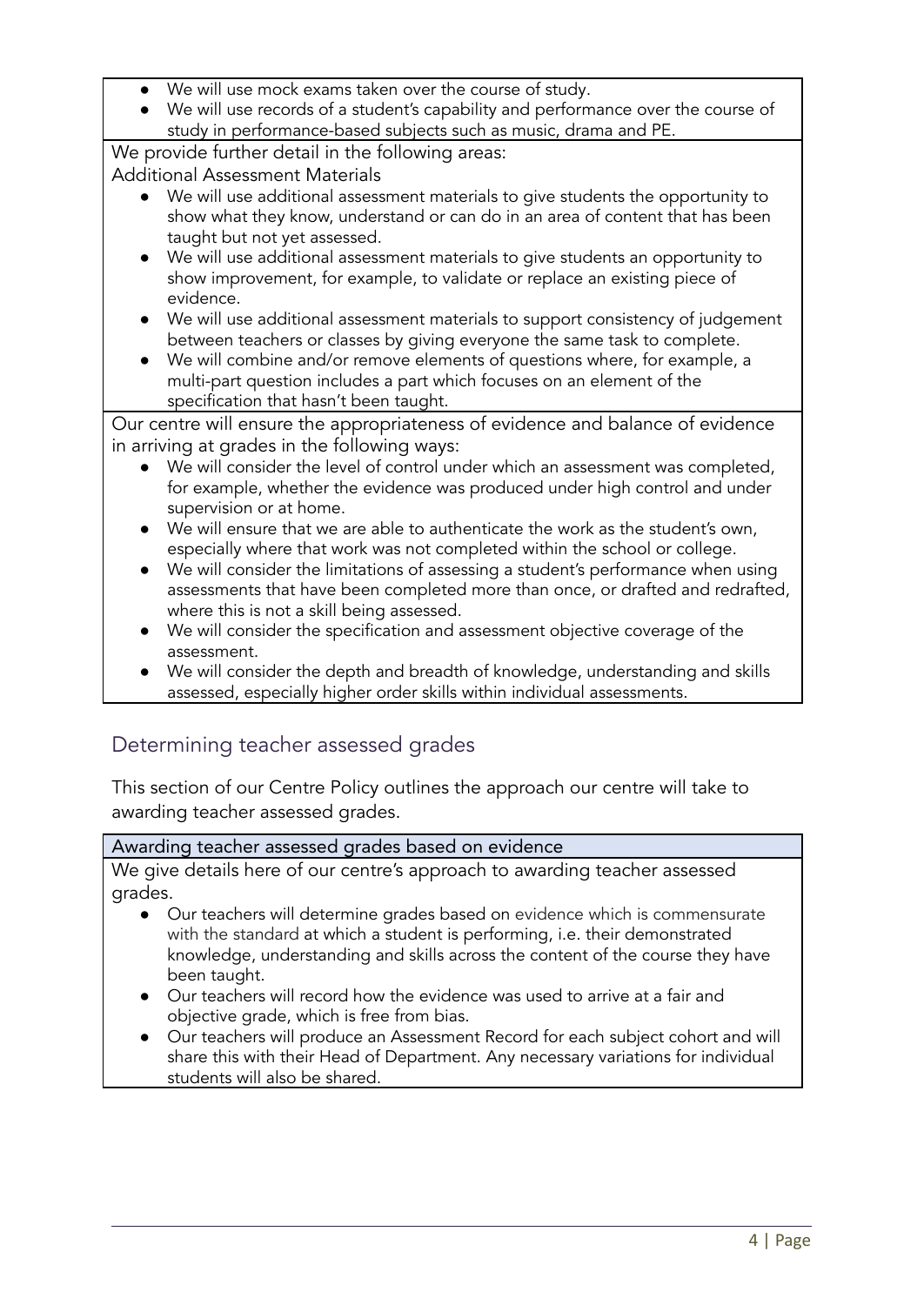## Internal quality assurance

This section of our Centre Policy outlines the approach our centre will take to ensure internal standardisation of teacher assessed grades, to ensure consistency, fairness and objectivity of decisions.

Head of Centre Internal Quality Assurance and Declaration

#### Internal quality assurance

This section gives details of our approach to internal standardisation, within and across subject departments.

- We will ensure that all teachers involved in deriving teacher assessed grades read and understand this Centre Policy document.
- In subjects where there is more than one teacher and/or class in the department, we will ensure that our centre carries out an internal standardisation process.
- We will ensure that all teachers are provided with training and support to ensure they take a consistent approach to:
	- o Arriving at teacher assessed grades
	- o Marking of evidence
	- o Reaching a holistic grading decision
	- o Applying the use of grading support and documentation
- We will conduct internal standardisation across all grades.
- We will ensure that the Assessment Record will form the basis of internal standardisation and discussions across teachers to agree the awarding of teacher assessed grades.
- Where necessary, we will review and reflect on individual grading decisions to ensure alignment with the standards as outlined by our awarding organisation(s).
- Where appropriate, we will amend individual grade decisions to ensure alignment with the standards as outlined by our awarding organisation(s).
- Where there is only one teacher involved in marking assessments and determining grades, then the output of this activity will be reviewed by an appropriate member of staff within the centre.
	- o This will be generally be the Faculty Leader
- In respect of equality legislation, we will consider the range of evidence for students of different protected characteristics that are included in our internal standardisation.

Comparison of teacher assessed grades to results for previous cohorts

This section of our Centre Policy outlines the approach we will take to compare our teacher assessed grades in 2021 with results from previous cohorts.

Comparison of Teacher Assessed Grades to results for previous cohorts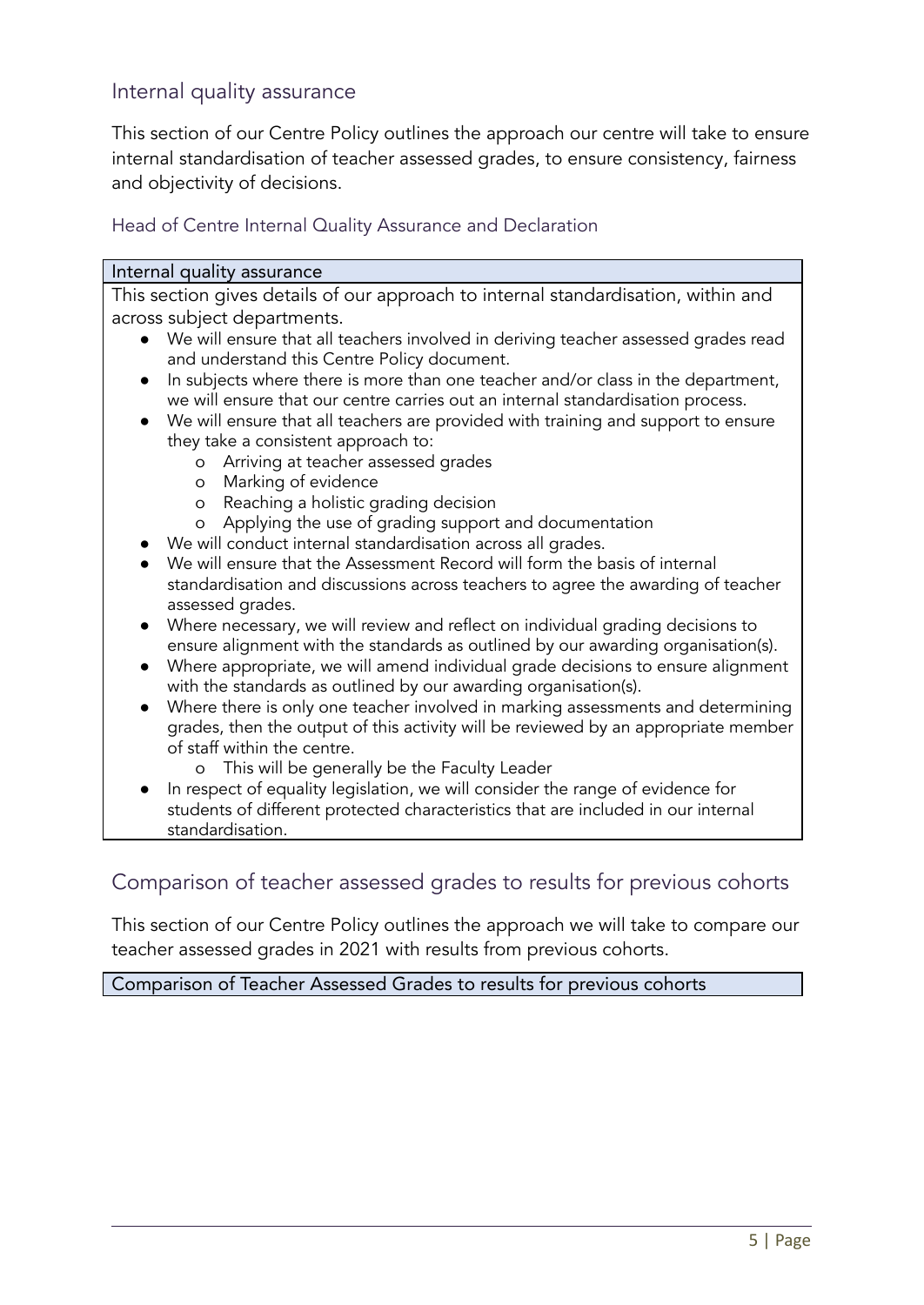This section gives details of our internal process to ensure a comparison of teacher assessed grades at qualification level to results for previous cohorts in our centre taking the same qualification.

- We will compile information on the grades awarded to our students in past June series in which exams took place (e.g. 2017 - 2020).
- We will consider the size of our cohort from year to year.
- We will consider the stability of our centre's overall grade outcomes from year to year.
- We will consider both subject and centre level variation in our outcomes during the internal quality assurance process.
- We will prepare a succinct narrative on the outcomes of the review against historic data which, in the event of significant divergence from the qualifications-levels profiles attained in previous examined years, which address the reasons for this divergence. This commentary will be available for subsequent review during the QA process.
- Where our commentary explains a divergence from our previous cohort profile, our MAT central staff (education) will review our evidence base to scrutinise this explanation and ensure that there is sufficient evidence to substantiate our judgments

This section gives details of the approach our centre will follow if our initial teacher assessed grades for a qualification are viewed as overly lenient or harsh compared to results in previous years.

- We will compile historical data giving appropriate regard to potential mixtures of A\*-G and 9-1 grades in GCSEs. Where required, we will use the Ofqual guidance to convert legacy grades into the new 9 to 1 scale.
- We will bring together other data sources that will help to quality assure the grades we intend to award in 2021.
- We will identify colleagues within the MAT (i.e. subject specialists from other schools) who will review the evidence selected and moderate samples of this student work to quality assure the grades awarded by the teacher and department

This section gives details of changes in our cohorts that need to be reflected in our comparisons.

● We will omit subjects that we no longer offer from the historical data.

# Access Arrangements and Special Considerations

This section of our Centre Policy outlines the approach our centre will take to provide students with appropriate access arrangements and take into account mitigating circumstances in particular instances.

Reasonable adjustments and mitigating circumstances (special consideration) This section gives details of our approach to access arrangements and mitigating circumstances (special consideration).

● Where students have agreed access arrangements or reasonable adjustments (for example a reader or scribe) we will make every effort to ensure that these arrangements are in place when assessments are being taken.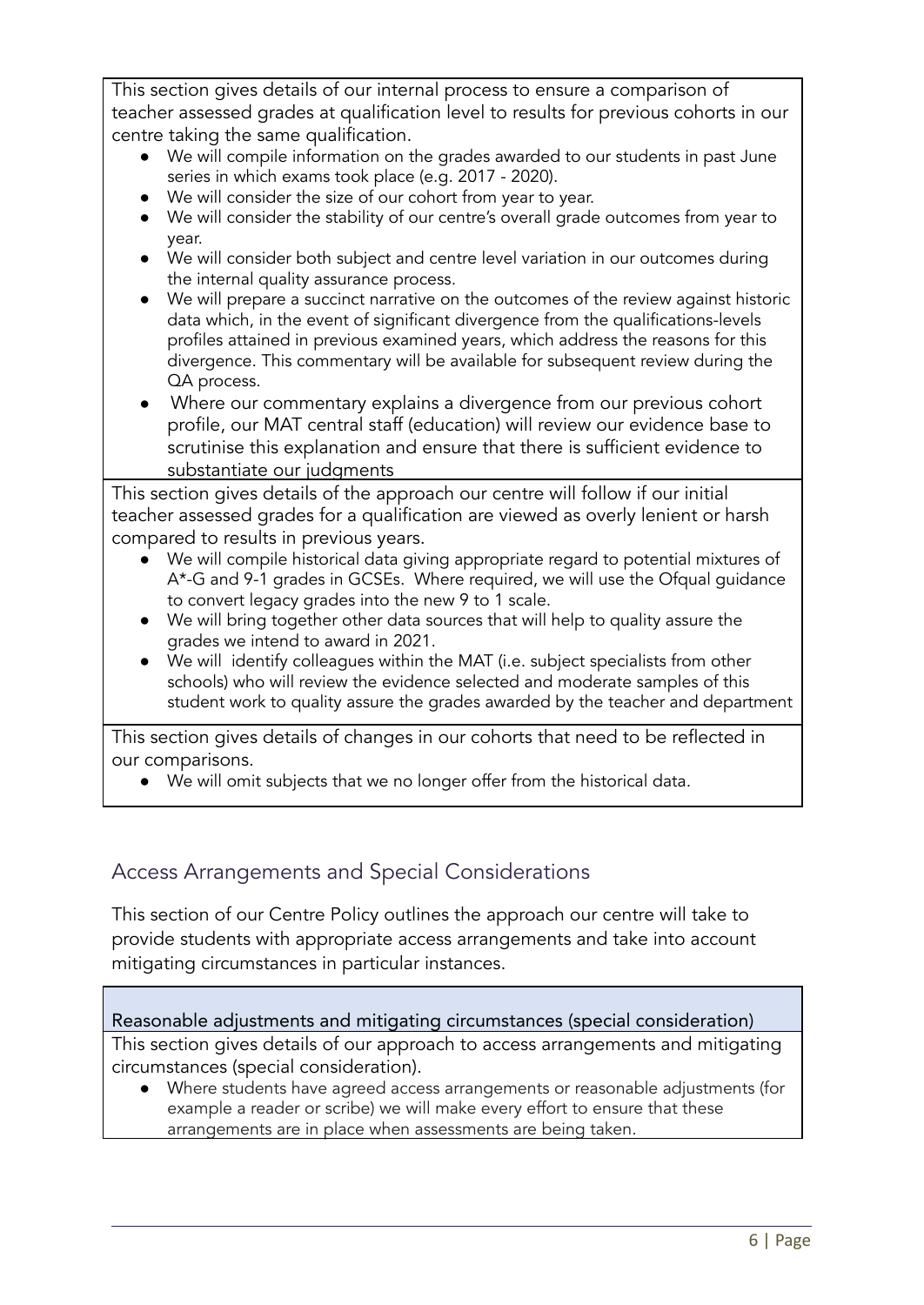- Where an assessment has taken place without an agreed reasonable adjustment or access arrangement, we will remove that assessment from the basket of evidence and alternative evidence obtained.
- Where illness or other personal circumstances might have affected performance in assessments used in determining a student's standard of performance, we will take account of this when making judgements.
- We will record, as part of the Assessment Record, how we have incorporated any necessary variations to take account of the impact of illness or personal circumstances on the performance of individual students in assessments.
- To ensure consistency in the application of Special Consideration, we will ensure all teachers have read and understood the document:  $JCO - A$  quide to the special [consideration](https://www.jcq.org.uk/wp-content/uploads/2020/08/A-guide-to-the-spec-con-process-202021-Website-version.pdf) process, with effect from 1 September 2020

# Addressing disruption/differential lost learning (DLL)

## A. Addressing Disruption/Differentiated Lost Learning (DLL)

This section gives details of our approach to address disruption or differentiated lost teaching.

● Teacher assessed grades will be determined based on evidence of the content that has been taught and assessed for each student.

# **Objectivity**

This section of our Centre Policy outlines the arrangements in place to ensure objectivity of decisions.

### **Objectivity**

This section gives a summary of the arrangements in place within our centre in relation to objectivity.

Staff will fulfil their duties and responsibilities in relation to relevant equality and disability legislation.

Senior Leaders, Subject and Faculty Leaders and Centre will consider:

- sources of unfairness and bias (situations/contexts, difficulty, presentation and format, language, conditions for assessment, marker preconceptions);
- how to minimise bias in questions and marking and hidden forms of bias); and
- bias in teacher assessed grades.

To ensure objectivity, all staff involved in determining teacher assessed grades will be made aware that:

- unconscious bias can skew judgements;
- the evidence presented should be valued for its own merit as an indication of performance and attainment;
- teacher assessed grades should not be influenced by candidates' positive or challenging personal circumstances, character, behaviour, appearance, socio-economic background, or protected characteristics;
- unconscious bias is more likely to occur when quick opinions are formed; and

Our internal standardisation process will help to ensure that there are different perspectives to the quality assurance process.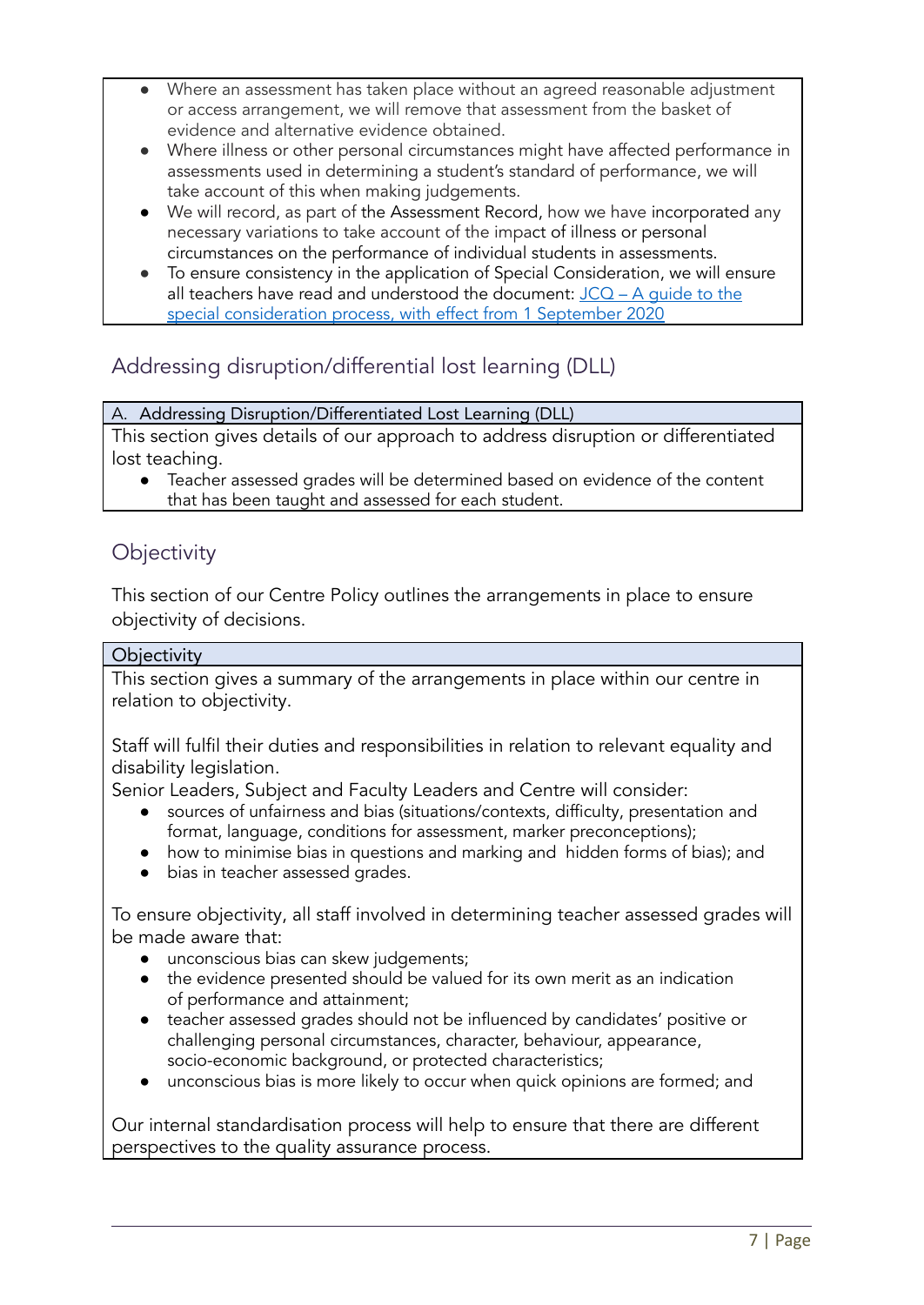# Recording decisions and retention of evidence and data

This section of our Centre Policy outlines our arrangements to recording decisions and to retaining evidence and data.

#### Recording Decisions and Retention of Evidence and Data

This section outlines our approach to recording decisions and retaining evidence and data.

- We will ensure that teachers and Subject Leads maintain records that show how the teacher assessed grades process operated, including the rationale for decisions in relation to individual marks/grades.
- We will ensure that evidence is maintained across a variety of tasks to develop a holistic view of each student's demonstrated knowledge, understanding and skills in the areas of content taught.
- We will put in place recording requirements for the various stages of the process to ensure the accurate and secure retention of the evidence used to make decisions.
- We will comply with our obligations regarding data protection legislation.
- We will ensure that the grades accurately reflect the evidence submitted.
- We will ensure that evidence is retained electronically or on paper in a secure centre-based system that can be readily shared with our awarding organisation(s).

## Authenticating evidence

#### Authenticating evidence

This section of our Centre Policy details the mechanisms in place to ensure that teachers are confident in the authenticity of evidence, and the process for dealing with cases where evidence is not thought to be authentic.

- Robust mechanisms will be in place to ensure that teachers are confident that work used as evidence is the students' own and that no inappropriate levels of support have been given to students to complete it, either within the centre or with external tutors.
- It is understood that awarding organisations will investigate instances where it appears evidence is not authentic. We will follow all guidance provided by awarding organisations to support these determinations of authenticity.

# Cyber Attack

This section of our Centre Policy outlines the arrangements in place to ensure protection against cyber attacks.

#### Cyber Attack

This section gives a summary of the arrangements in place within our centre in relation to objectivity.

- We will be making electronic copies within our SIMs system, these will also be printed off and kept in the secure safe for as and when we need them - the only people that will have access to the paper copies are the Exams Officer - Natalie Heath, the Head of centre - Annabel Stoddart and the Deputy Headteacher - Neal Critchley.
- We will employ our Disk-Disk-Cloud backup solution. (On a daily basis, all our data stored on our servers are backed up to a second physical server hosted on-site and then transferred to Microsoft's cloud storage solution. This ensures we are able to recover our data.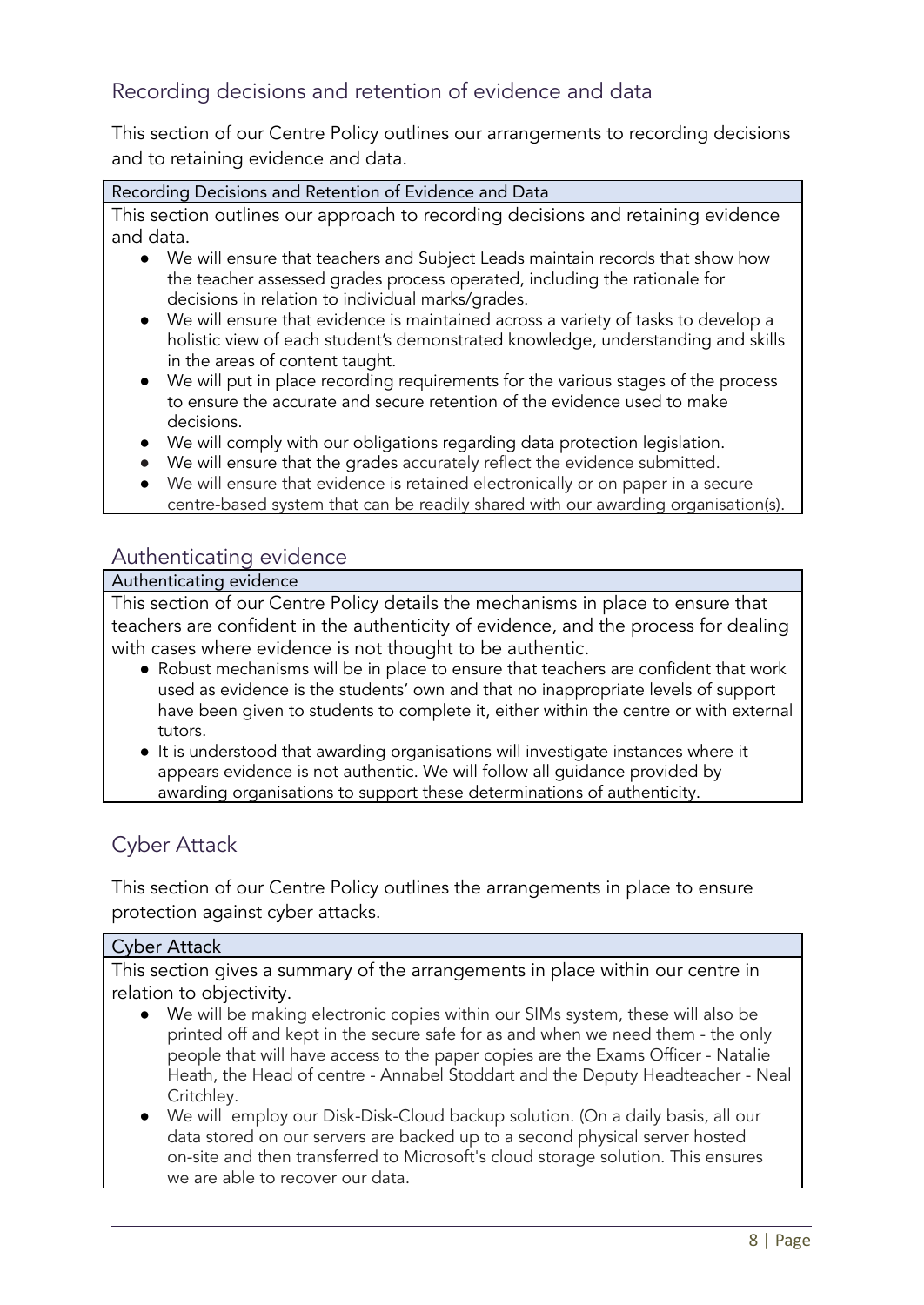In the event of a cyber attack, we will contact the NCSC [https://report.ncsc.gov.uk/,](https://report.ncsc.gov.uk/) Action Fraud - <https://www.actionfraud.police.uk/> and the Department for Education - sector.securityenquiries@education.gov.uk

Confidentiality, malpractice and conflicts of interest

## **Confidentiality**

This section of our Centre Policy outlines the measures in place to ensure the confidentiality of the grades our centre determines, and to make students aware of the range of evidence on which those grades will be based.

#### A. Confidentiality

This section details the measures in place in our centre to maintain the confidentiality of grades, while sharing information regarding the range of evidence on which the grades will be based.

- All staff involved have been made aware of the need to maintain the confidentiality of teacher assessed grades.
- All teaching staff have been briefed on the requirement to share details of the range of evidence on which students' grades will be based, while ensuring that details of the final grades remain confidential.
- Relevant details from this Policy, including requirements around sharing details of evidence and the confidentiality requirements, have been shared with parents/guardians.

## **Malpractice**

This section of our Centre Policy outlines the measures in place to prevent malpractice and other breaches of exam regulations, and to deal with such cases if they occur.

#### **Malpractice**

This section details the measures in place in our centre to prevent malpractice and, where that proves impossible, to handle cases in accordance with awarding organisation requirements.

- Our general centre policies regarding malpractice, maladministration and conflicts of interest have been reviewed to ensure they address the specific challenges of delivery in Summer 2021.
- All staff involved have been made aware of these policies, and have received training in them as necessary.
- All staff involved have been made aware of the specific types of malpractice which may affect the Summer 2021 series including:
	- o breaches of internal security;
	- o deception;
	- o improper assistance to students;
	- o failure to appropriately authenticate a student's work;
	- o over direction of students in preparation for common assessments;
	- o allegations that centres submit grades not supported by evidence that they know to be inaccurate;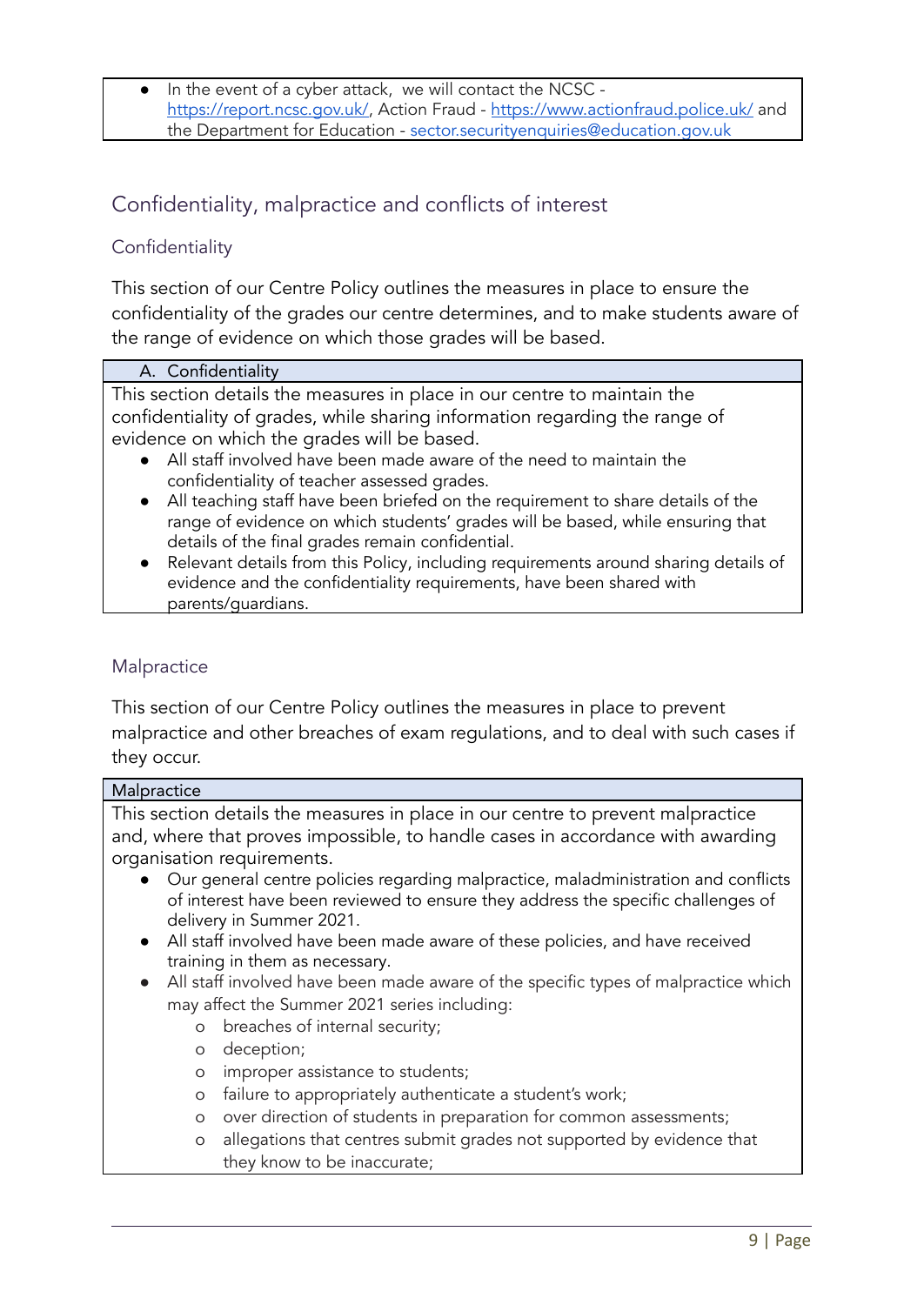- o centres enter students who were not originally intending to certificate a grade in the Summer 2021 series;
- o failure to engage as requested with awarding organisations during the External Quality Assurance and appeal stages; and
- o failure to keep appropriate records of decisions made and teacher assessed grades.
- The consequences of malpractice or maladministration as published in the JCQ guidance: JCQ [Suspected](https://www.jcq.org.uk/exams-office/malpractice/jcq-suspected-malpractice-policies-and-procedures-2019-2020) Malpractice: Policies and Procedures and including the risk of a delay to students receiving their grades, up to, and including, removal of centre status have been outlined to all relevant staff.

## Conflicts of Interest

This section of our Centre Policy outlines the measures in place to address potential conflicts of interest.

#### Conflicts of Interest

This section details our approach to addressing conflicts of interest, and how we will respond to such allegations.

- To protect the integrity of assessments, all staff involved in the determination of grades must declare any conflict of interest such as relationships with students to our Head of Centre for further consideration.
- Our Head of Centre will take appropriate action to manage any conflicts of interest arising with centre staff in accordance with the JCQ documents - General [Regulations](https://www.jcq.org.uk/wp-content/uploads/2020/09/Gen_regs_approved_centres_20-21_FINAL.pdf) for Approved Centres, 1 September 2020 to 31 August [2021.](https://www.jcq.org.uk/wp-content/uploads/2020/09/Gen_regs_approved_centres_20-21_FINAL.pdf)
- We will also carefully consider the need to separate duties and personnel to ensure fairness in later process reviews and appeals.

## Private candidates

This section of our Centre Policy outlines our approach to working with Private Candidates to arrive at appropriate grades.

#### Private Candidates

This section details our approach to providing and quality assuring grades to Private Candidates.

- Our arrangements for assessing Private Candidates to arrive at appropriate grades are identical to the approaches utilised for internal candidates.
- Where it has been necessary to utilise different approaches, the JCQ Guidance on Private Candidates has been followed and any divergences from our approach for internal candidates have been recorded on the appropriate class/student documentation.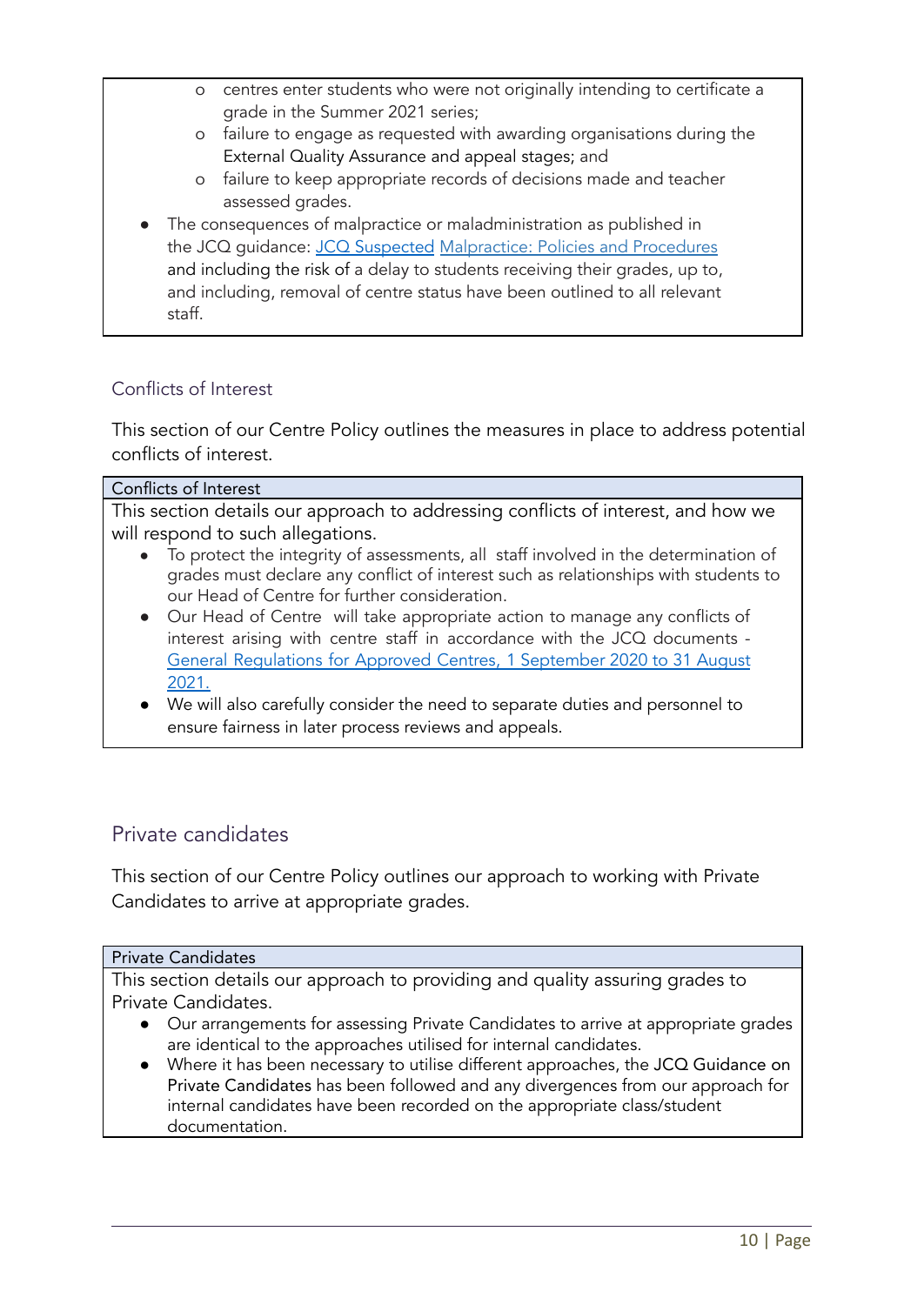In undertaking the review of cohort grades in conjunction with our centre results profiles from previous examined years, the grades determined by our centre for Private Candidates have been excluded from our analysis.

# External Quality Assurance

This section of our Centre Policy outlines the arrangements in place to comply with awarding organisation arrangements for External Quality Assurance of teacher assessed grades in a timely and effective way.

#### External Quality Assurance

This section outlines the arrangements we have in place to ensure the relevant documentation and assessment evidence can be provided in a timely manner for the purposes of External Quality Assurance sampling, and that staff can be made available to respond to enquiries.

- All staff involved have been made aware of the awarding organisation requirements for External Quality Assurance as set out in the JCQ Guidance.
- All necessary records of decision-making in relation to determining grades have been properly kept and can be made available for review as required.
- All student evidence on which decisions regarding the determination of grades has been retained and can be made available for review as required.
- Instances where student evidence used to decide teacher assessed grades is not available, for example where the material has previously been returned to students and cannot now be retrieved, will be clearly recorded on the appropriate documentation.
- All staff involved have been briefed on the possibility of interaction with awarding organisations during the different stages of the External Quality Assurance process and can respond promptly and fully to enquiries, including attendance at Virtual Visits should this prove necessary.
- Arrangements are in place to respond fully and promptly to any additional requirements/reviews that may be identified as a result of the External Quality Assurance process.
- Staff have been made aware that a failure to respond fully and effectively to such additional requirements may result in further action by the awarding organisations, including the withholding of results.

# Results

students.

This section of our Centre Policy outlines our approach to the receipt and issue of results to students and the provision of necessary advice and guidance.

| Results                                                                                                                                                                                |
|----------------------------------------------------------------------------------------------------------------------------------------------------------------------------------------|
| This section details our approach to the issue of results to students and the                                                                                                          |
| provision of advice and guidance.                                                                                                                                                      |
| • All staff involved have been made aware of the specific arrangements for the issue<br>of results in Summer 2021, including the issuing of A/AS and GCSE results in the<br>same week. |
| • Arrangements will be made to ensure the necessary staffing, including exams<br>office and support staff, to enable the efficient receipt and release of results to our               |